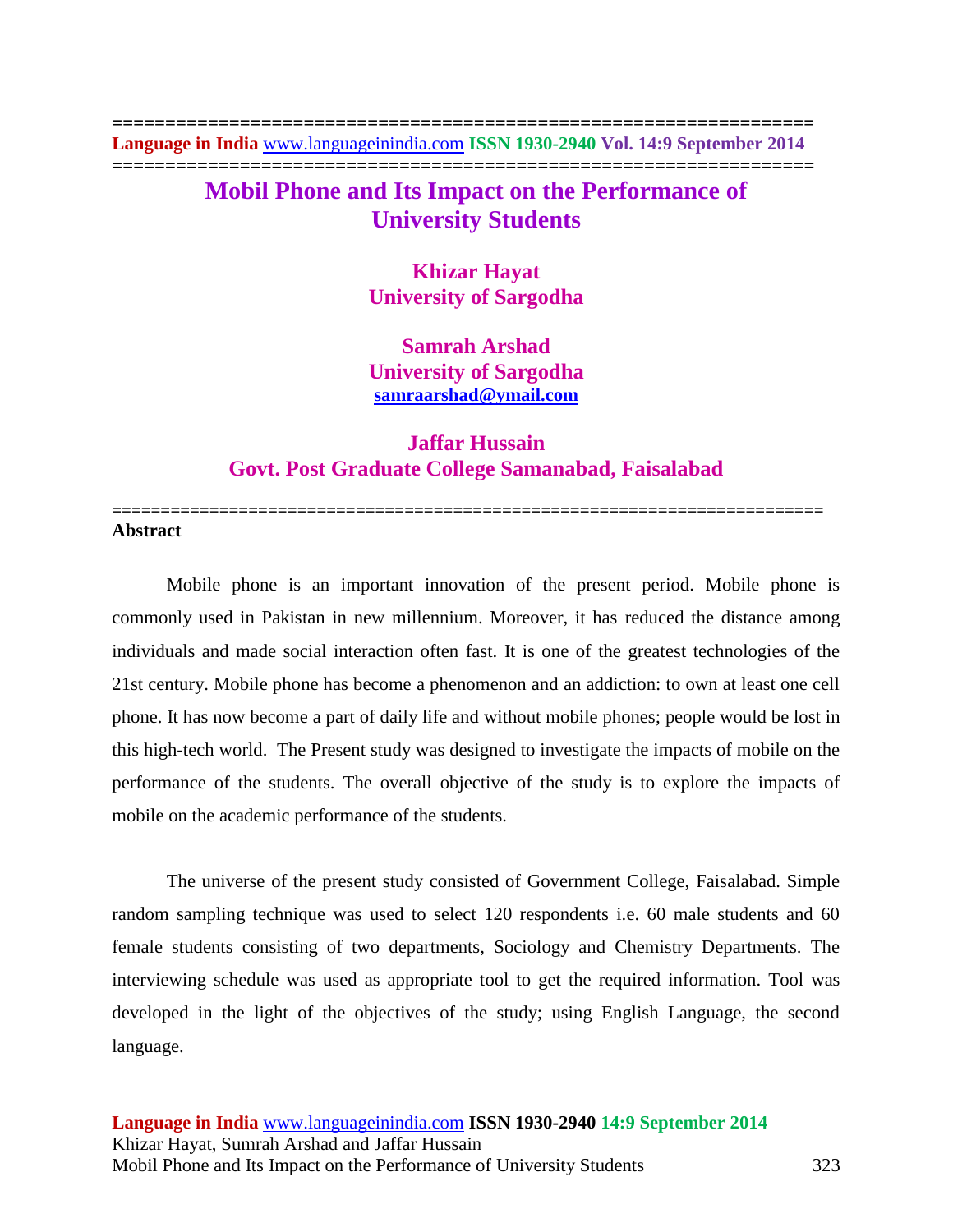Mobile phone usage reduced the face-to-face interaction. The respondents said that the usage of mobile phone was satisfactory technology because mobile phone gave more information regarding their study and duration of exams. Majority of the respondents said that the usage of mobile phone did not affect much on the academic performance because they turned off their mobile phone during the examination period.

#### **Key Words**: Interaction, Mobile phone, Phenomenon, Performance

#### **Introduction**

Mobile phone is an important innovation of the present period. Mobile phone is commonly used in Pakistan in new millennium. Moreover, it has reduced the distance among individuals and made social interaction often fast. It is one of the greatest technologies of the 21stcentury. Mobile phone has become a phenomenon and an addiction to own at least one cell phone. It has now become a part of our daily life and without mobile phones; we would be lost in this high tech world (Mustafa, 2007).

The use of cell phone among young people has been on the increase since the late 1990s.The Internet research study found that about 33% of teens had a mobile phone in 2005. Almost 64% said that they sent text messages as a routine work. Moreover, the young people including boys and girls use cell phones to text their acquaintances. Youngsters having age below twenty-use cell phone more than the aged or adults do. Sill European young generation is more inclined to use cell phone than Americans do (Lenhart et al., 2005). Mobile phones are getting popularity day by day in our society. There is another trend and that is using disposable cell phones. Those are easy to handle and treat. These are very thin and slim, having three credit cards, made of paper mainly.

Such phones are cheap also i.e. costing a dollar or less than it does, with the airtime for educational uses likely subsidized by carriers and others (Stone, 2004).

Nearly ninety-six percent of the mobile users use internet on their cell phones sitting in their homes and schools or offices. Thirty seven percent of the mobile credit consumers use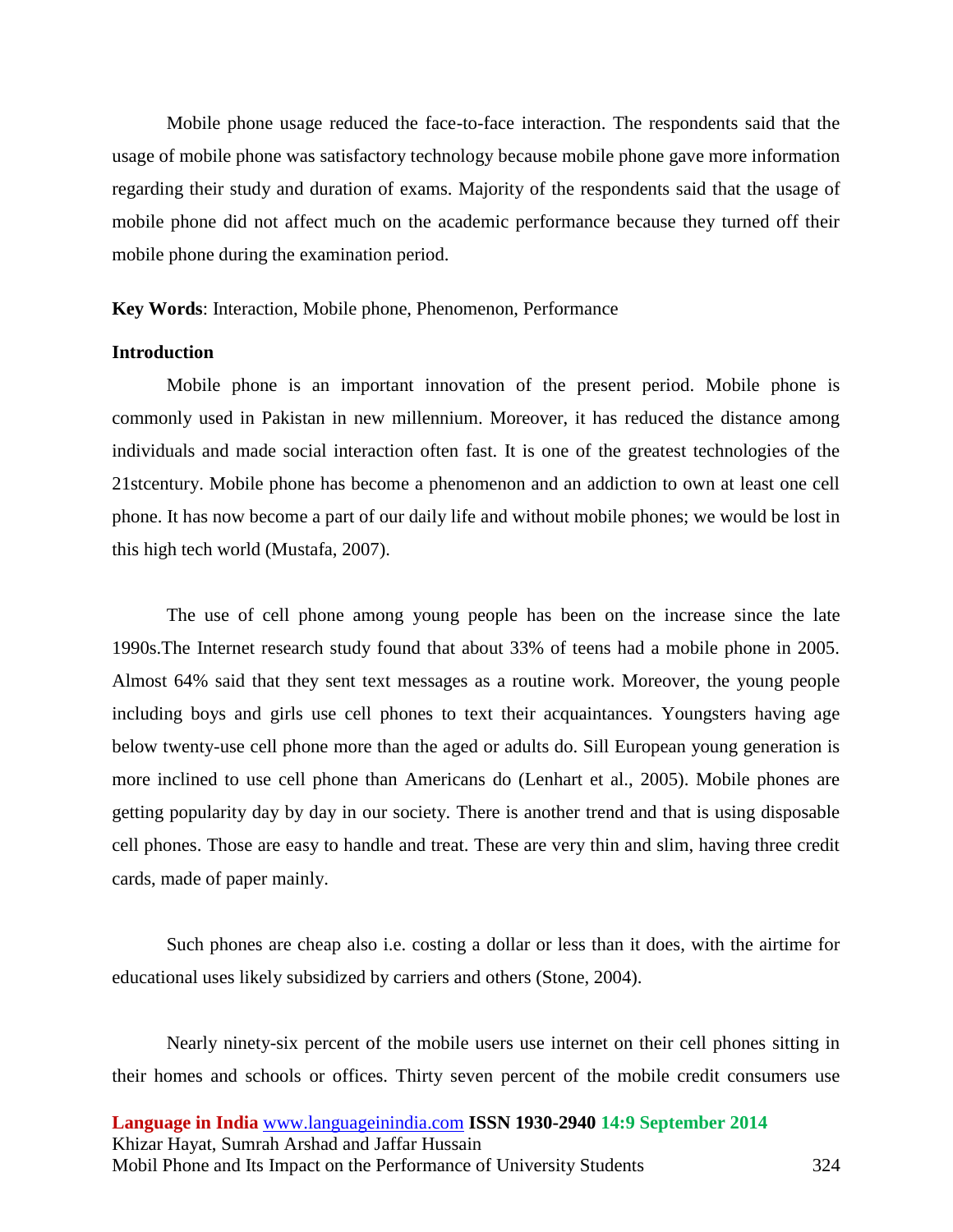monthly internet packages at public places. Researchers prove that Pakistanis are more inclined to use new and novel technologies on the cell phones. Using video, audio services, exploring new things and adventures is Pakistanis' favorite hobby. They spend lot of time in doing such activities. They use internet on T.V and Phone lines also. Cell phones also provide them mini t.v, laptops, iPod, iPad, tabs etc. This study shows that 48% of consumers do not use any wireless data on their mobile phones because of lack of suitable content. 45% of those surveyed population said mobile internet does not provide them information or value (Bilal, 2008).

Youngs (2001) stated that communication between people and people are easier and fast through mobile phone technology. However, using cell phones also have disadvantages. Like wasting of time, surfing illegal sites, spending time on watching and opening nude sites and immoral materials. It also causes health deficit. Radiation and wave linking is also produced by cell phones and its putting under the pillow. Headache, and faults in hearing and listening skill is also given by cell phones and its use. Problems regarding health are still under observation; experts are creating and trying evidences for and against the phenomenon. Cell phone users are strictly advised not to use cell excessively and over whelmingly. They are also advised to reduce the cell phone addiction. That has become social problem. Mobile phones addiction is a big social problem. Psychiatrists believe that Mobile phone addiction is becoming the biggest nonaddiction in the 21st century.

Taylor and Harper (2001) state that cell phones and its use have special place and impact in students' life and their academic performances specially. Reports say that they use cell phones to send text message, to call, to interact with their friends. They text their friends to extend them their best wishes on special days and celebrations. Some teachers reported that students use cell phones even in classroom as well. They are so much so addicted that they are not ready to leave it even for the sake of their studies.

On the other hand, some teachers and researchers report that students use cell phones to take assistance from their friends about their studies, and their academic affairs. In Addition, cell phones help them a lot in pursuing the study matters. Cell phones assist them in building social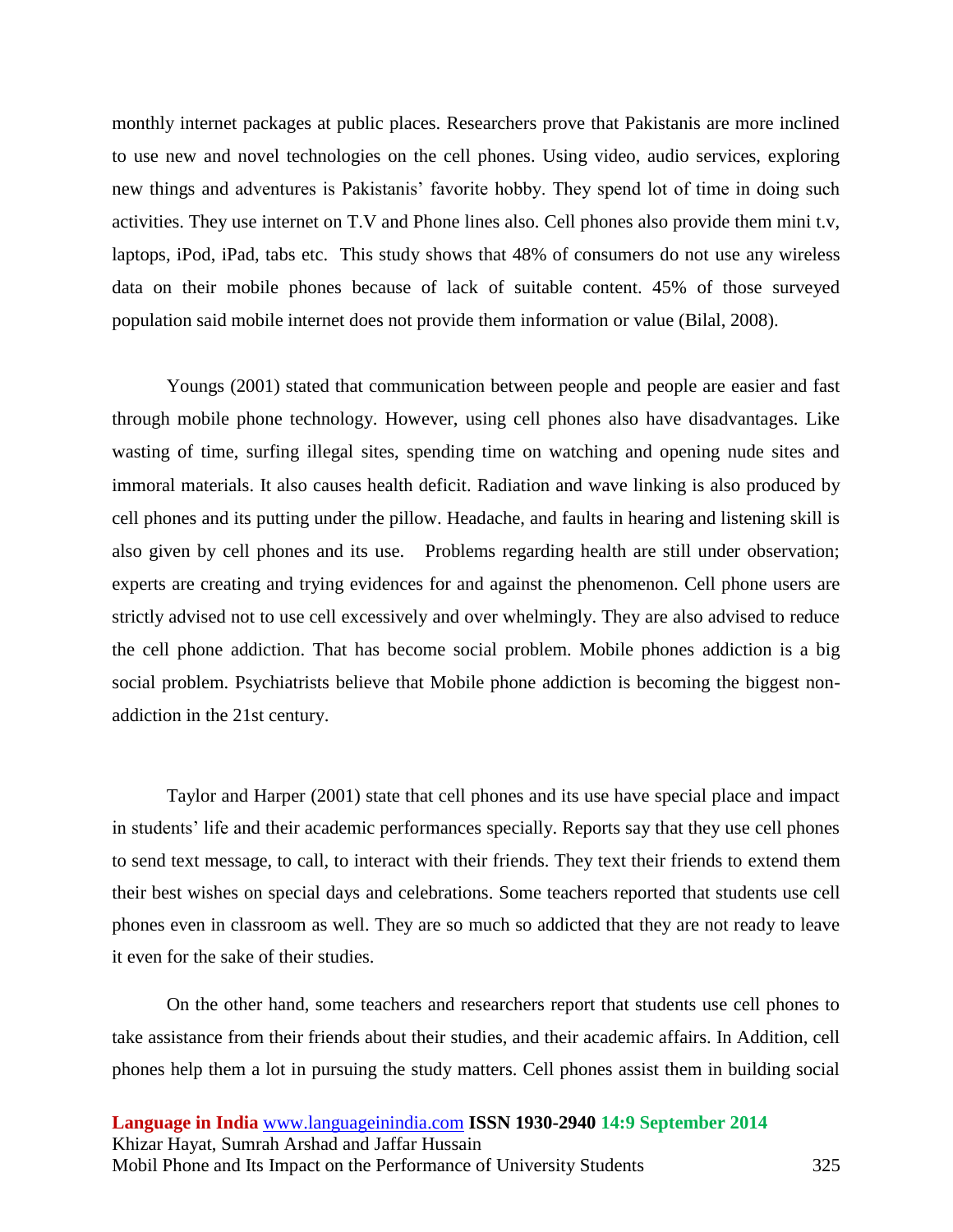relations: relations with their friends, colleagues, teachers, seniors, juniors, and experts of their respective fields. Male youngsters and mature men are more inclined towards cell phones and its other accessories than the girls are and mature women are. They said the men reported to begin spending more time in their late adolescence and reached on peaks in their mid-20s. An adjunct research associate of Clarity Innovations Inc. reported that cell phone has challenged the techniques to prevent cheating in the classroom and exams. It has brought arrogance among the students, which forbids them to respect and follow their teachers. It can help them in cheating through text messages, voice message, pictures, and phone calls. Classroom discipline is another problem, which is raised by cell phones. Teachers say that students take pictures and browse internet while sitting in the classroom.

Motlik (2008) researched and came to find that role of mobile phones is increasing day by day in the sector of education. He further stated that developing countries are more in grasp of cell phones as compared to developed countries. Researchers also state that there is need to minimize the role and use of mobile phones in the studies and academic affairs. As students themselves accept that, they rely on cell phones more than they do on other ways of exploring things. The excessive use of mobile phones have compelled authorities to launch policies that may forbid students to use cell phones in classroom and even in the institutions, if not totally banned, to large extent. Teachers also try to enforce no use of cell phones in the institutions and many teachers have to tally banned cell phones in the academic scenario.

Parents and teachers and academic authorizes are equally influenced by the use of cell phones. They all are perturbed that if students' self-control ability is not enhanced they would be more inclined to cell phones. At the same time, it may be too costly. Adopting the cell phone usage equally effects the attitudinal level of users. Thus, early adopters show higher subjective involvements with the new technology by asserting that they cannot imagine life without cell phone handsets and that they consider it as an essential part of their "style of life," or that cell phone communication has improved substantially their social life. In contrast to the behavioral and social aspects, both genders are similarly affected by such psychological correlates.

#### **Statement of the Problem**

Mobile phone and its impact on the performance of university students.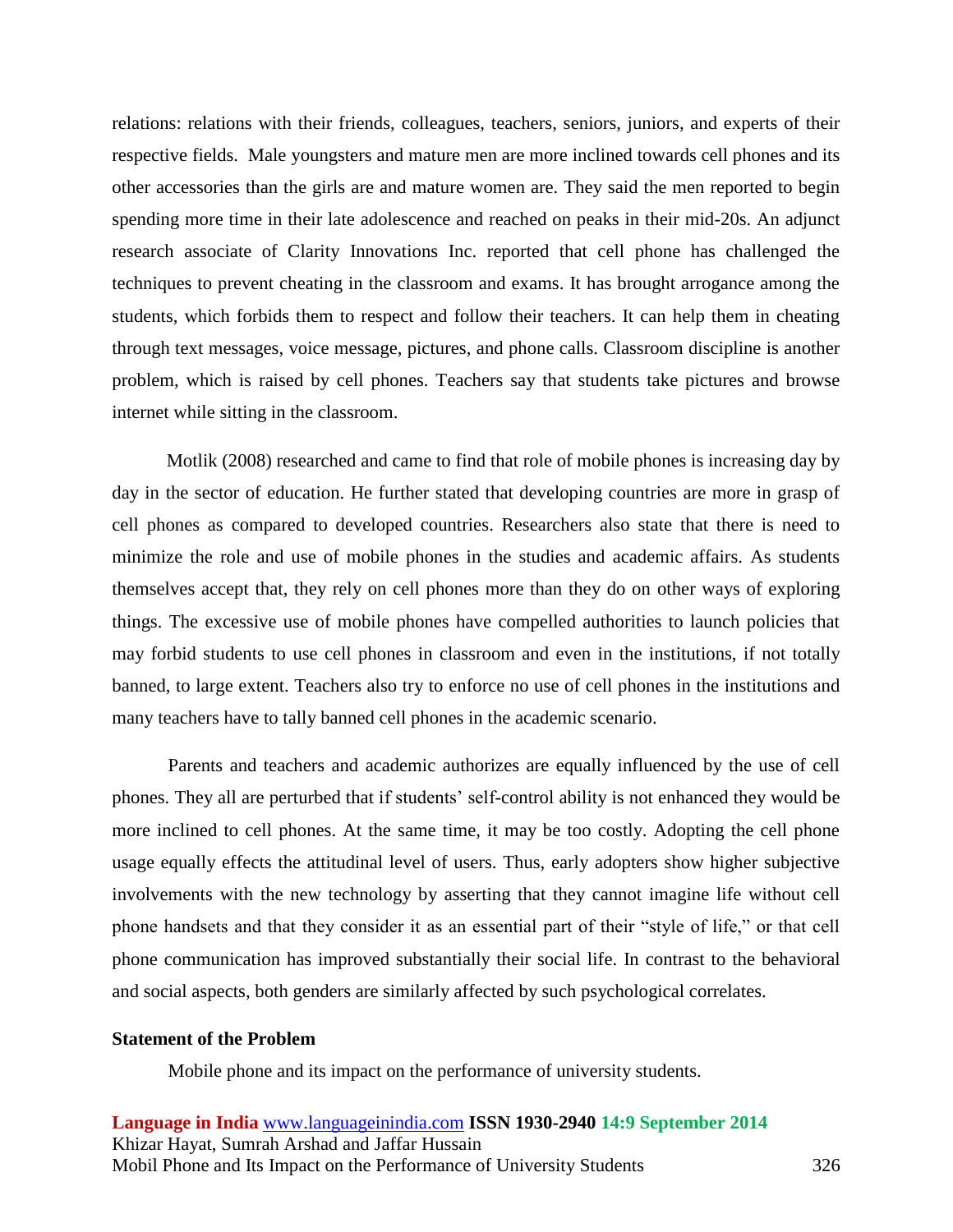## **Hypotheses**

Following hypotheses were constructed to show the relationship between independent (Mobile phone and its use) and dependent (Students' studies and academic performances) variables.

- Mobile phone and its use are essential for students' study affairs.
- Extra use of mobile phone affects the studies and academic performances of the students.

## **Objectives of the Study**

- To investigate the influence of mobile phone on student`s educational performance.
- To find out that Mobile phone and its use are essential for students' study affairs.
- To investigate that extra use of mobile phone affects the studies and academic performances of the students.

## **Methodology**

The methodological techniques and ways of analyzing the observations play a significant role in social research. Social scientists now use the sophisticated methodological tools and techniques in social research. Therefore, methodology is a frame for researcher. "The methodology is a system of explicit rules and procedures upon which research is based and against which the claims for knowledge are evaluated (Nachmias and Nachmias, 1992)".

The present research was conducted in Government College University, Faisalabad. The universe of the present study consisted of Government College, Faisalabad. A multi-stage sampling technique was used to draw the sample (Nachmias and Nachmias, 1992). At first stage, two faculties were selected out of four faculties randomly. At the second stage, two departments namely Department of Sociology from Faculty of Arts and Social Sciences and Department of Chemistry from faculty of Science and Technology were selected randomly. At third stage, a sample of 120 respondents was selected from these two departments i.e. 60 from each by using simple random sampling technique. Simple random sampling technique was used to select 120 respondents i.e. 60 male students and 60 female students consisting of two departments, Sociology and Chemistry Departments. The interviewing schedule was used as appropriate tool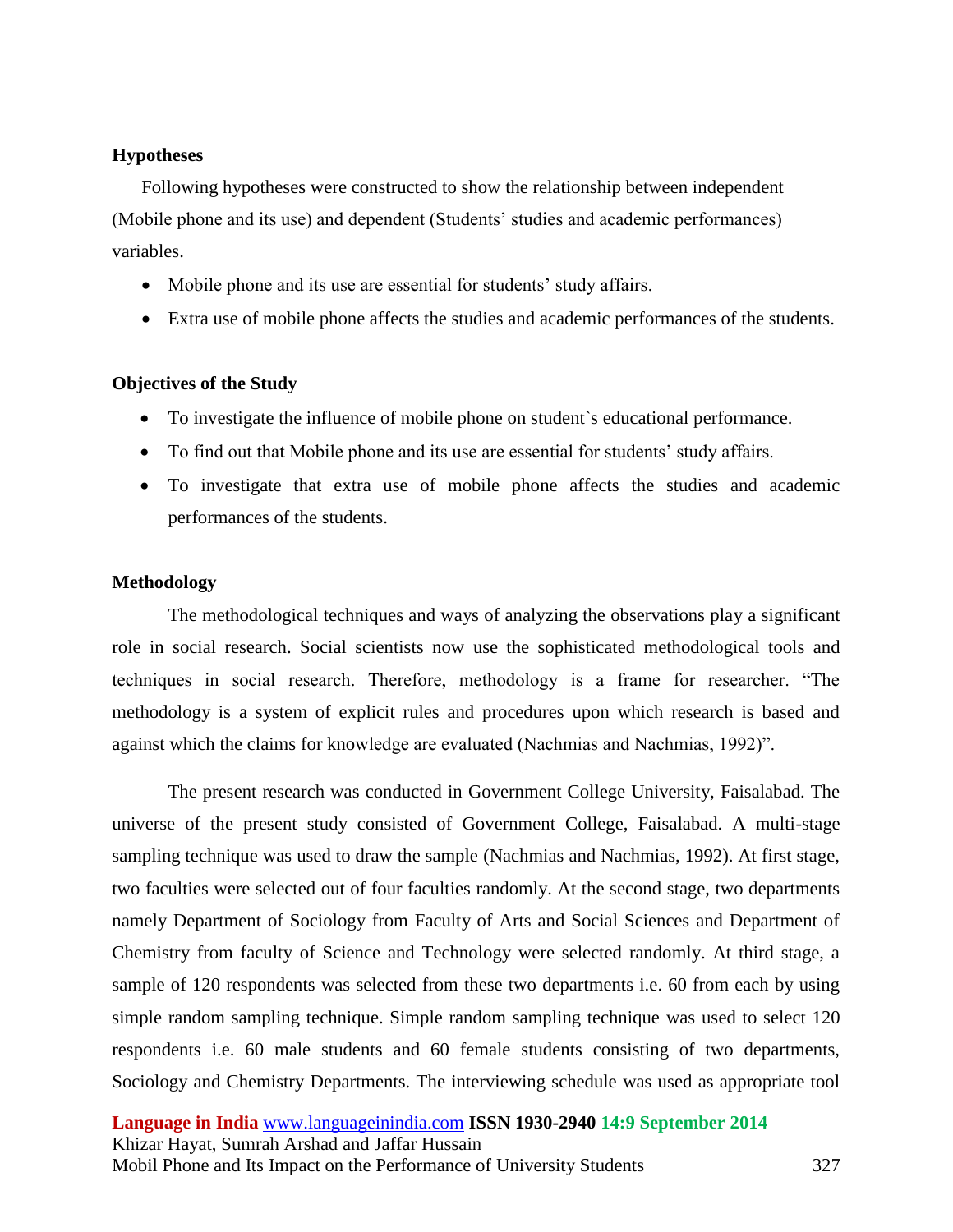to get the required information. It was developed in the light of the objectives of the study. Simple Percentage and Chi-square test were applied to check the central tendency and to ascertain association between independent and dependent variables. The test-statistic to use is as follows:

(Observed frequencies – Expected frequencies)
$$
^2
$$

 $X^2 = \sum$ 

Expected Frequencies

$$
X^2 = \sum \frac{(O - E)^2}{E}
$$

 $O = Observed value/frequency$  $E =$  Expected Value/frequency  $\Sigma$  = Total sum

## **Data Presentation and Analysis**

**Item No. 1** Mobile phone and its use are essential for students' study affairs.

| <b>Education</b>      | Mobile phone and its use are essential for students'<br>study affairs. |                      |            | <b>Total</b> |
|-----------------------|------------------------------------------------------------------------|----------------------|------------|--------------|
|                       | To some extent                                                         | To great extent      | Not at all |              |
| <b>BS/BSC</b>         | 36                                                                     | 20                   | 8          | 64           |
| <b>MA/MSC</b>         | 10                                                                     | 21                   | 8          | 39           |
| MS/M.Phil.            | 5                                                                      |                      | 8          | 17           |
| <b>Total</b>          | 51                                                                     | 45                   | 24         | 120          |
| $Chi-Square = 18.499$ |                                                                        | Significant = $.001$ | d.f.       |              |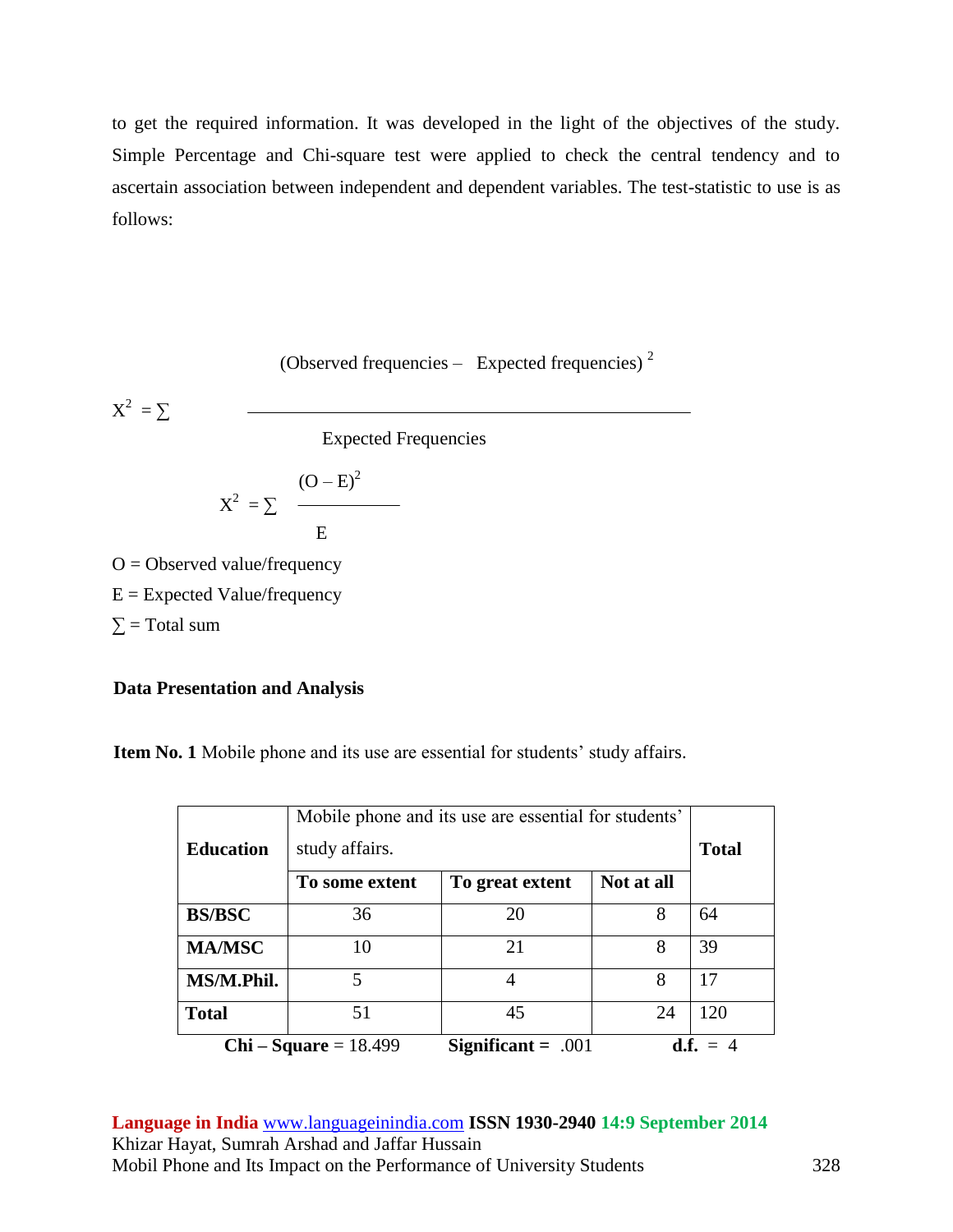The chi-square value (18.499) showed a significant association ( $P = .001$ ) between the independent variable mobile phones and their use and the dependent variable students' study affairs. So the hypothesis "Mobile phone and its use are essential for students' study affairs" is accepted because significance value is smaller than 0.05.

**Item No. 2** Extra use of mobile phone affects the studies and academic performances of the students.

|                                                                 | Extra use of mobile phone affects<br>the studies and academic |                | <b>Total</b> |  |
|-----------------------------------------------------------------|---------------------------------------------------------------|----------------|--------------|--|
| <b>Education</b>                                                | performances of the students.                                 |                |              |  |
|                                                                 | Yes                                                           | N <sub>o</sub> | Yes          |  |
| <b>BS/BSC</b>                                                   | 58                                                            | 6              | 64           |  |
| <b>MA/MSC</b>                                                   | 31                                                            | 8              | 39           |  |
| MS/M.Phil.                                                      | 11                                                            | 6              | 17           |  |
| <b>Total</b>                                                    | 100                                                           | 20             | 120          |  |
| Significant = $.029$<br>$Chi-Square = 7.112$<br><b>d.f.</b> = 2 |                                                               |                |              |  |

The chi-square value (7.112) showed a significant association ( $P = .029$ ) between the independent variable extra use of mobile phones and the dependent variable academic performances of the students. So the hypothesis "Extra use of mobile phone affects the studies and academic performances of the students" is rejected because significance value is larger than 0.05.

#### **Results & Discussions**

Analysis and interpretation of data are the most important steps for conducting scientific social research. Without these steps, generalization and prediction cannot be achieved which is the basic need in social research. The main indicators i.e. level of education; much usage of mobile phone and the opinion that much usage of cell phone affects the study were used as main variables to measure the impact of mobile phone on the performance of students in the present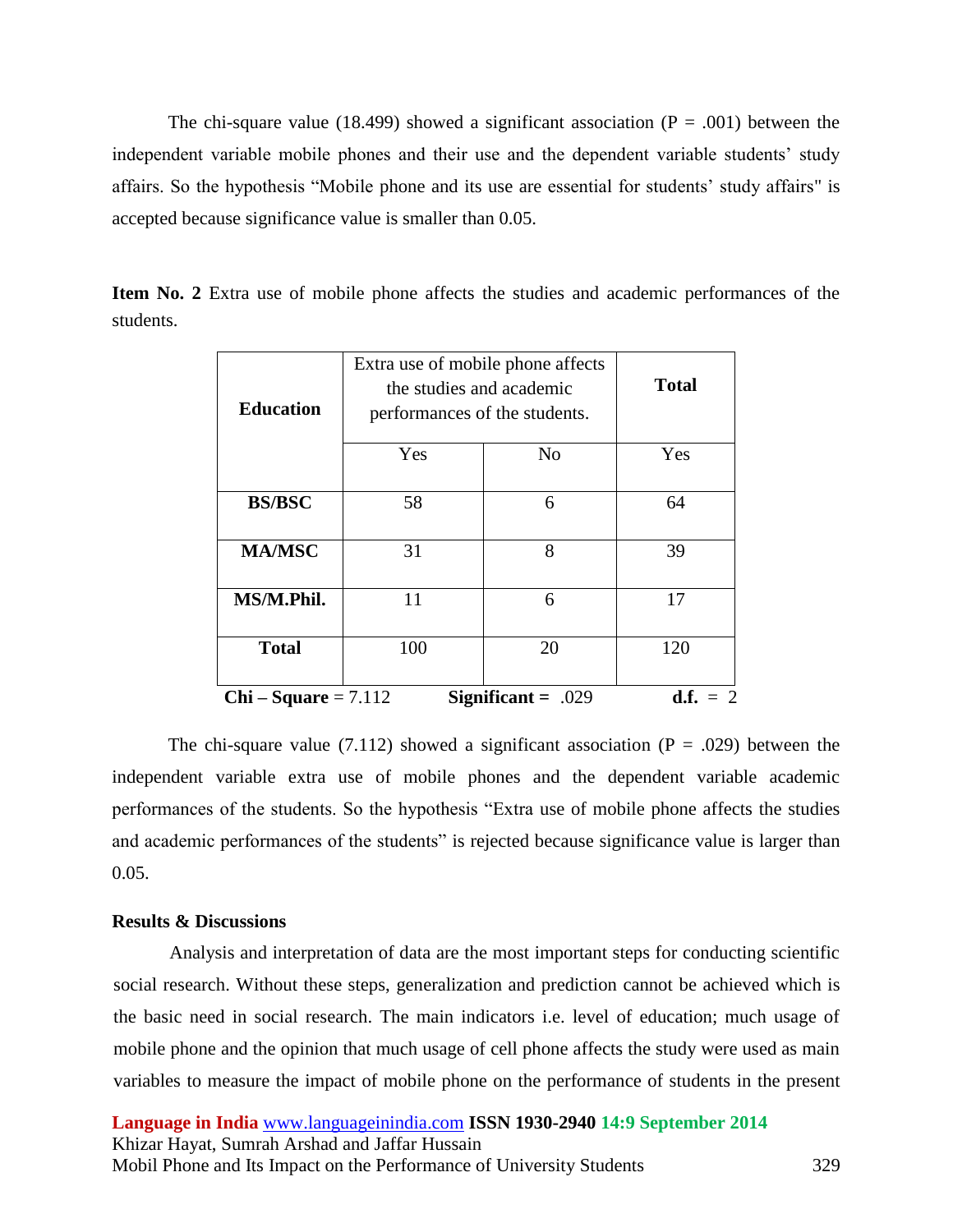study.

#### **Conclusions**

The current research study and its findings show that students give lot of importance to mobile phones and its use. Literature is abound with the study that they spend more of their time in using mobile for making gossips to their friends, watching videos and playing games. They do text messages, use various mobile apps and internet accesses to find and get their desired things. Study also shows that more than half of the students agree that mobile phone is important to greater extent for them. In addition, mobile phones and use affects their studies. Students of B.A./ B.Sc. are more conscious than that of M.A. or M.S. and same opinion they showed about the importance and significance of the mobile phones for their studies. They use mobile phones to assist themselves and their friends in the matters of the studies.

#### **References**

===============================================================

- 1. A. Lenhart, (2005) M. Madden, & P. Hitlin., (2007) *"Youth are leading the transition to a fully wired and mobile nation"*. Pew Internet & American Life Project. 2005 Retrieved on April 16, 2007 from http://www. perinternet.org
- 2. BILAL, J. (2008) *"Archive for the 'Mobile Phones' Category"* published by Baba Bhatti, April 1, 2008.
- 3. CATHERINE, P., Vavoula, G. and Sharples, M. (2006) *"Mobile technology and Learning".* Future lab available at [www.future](http://www.future/) lab.org.uk/resources/publications-reportsarticles/literature-reviews/Literature-Review203 (accessed 20 March 2009).
- 4. MOTLIK, S. (2008). *"Mobile learning in developing nations."* International Review of Research in Open and Distance Learning, 9(2)
- 5. MUSTAFA, G.S. (2007) *"Advanced Learner's"* Rizwan Brothers publishers, Faisalabad, 2007.